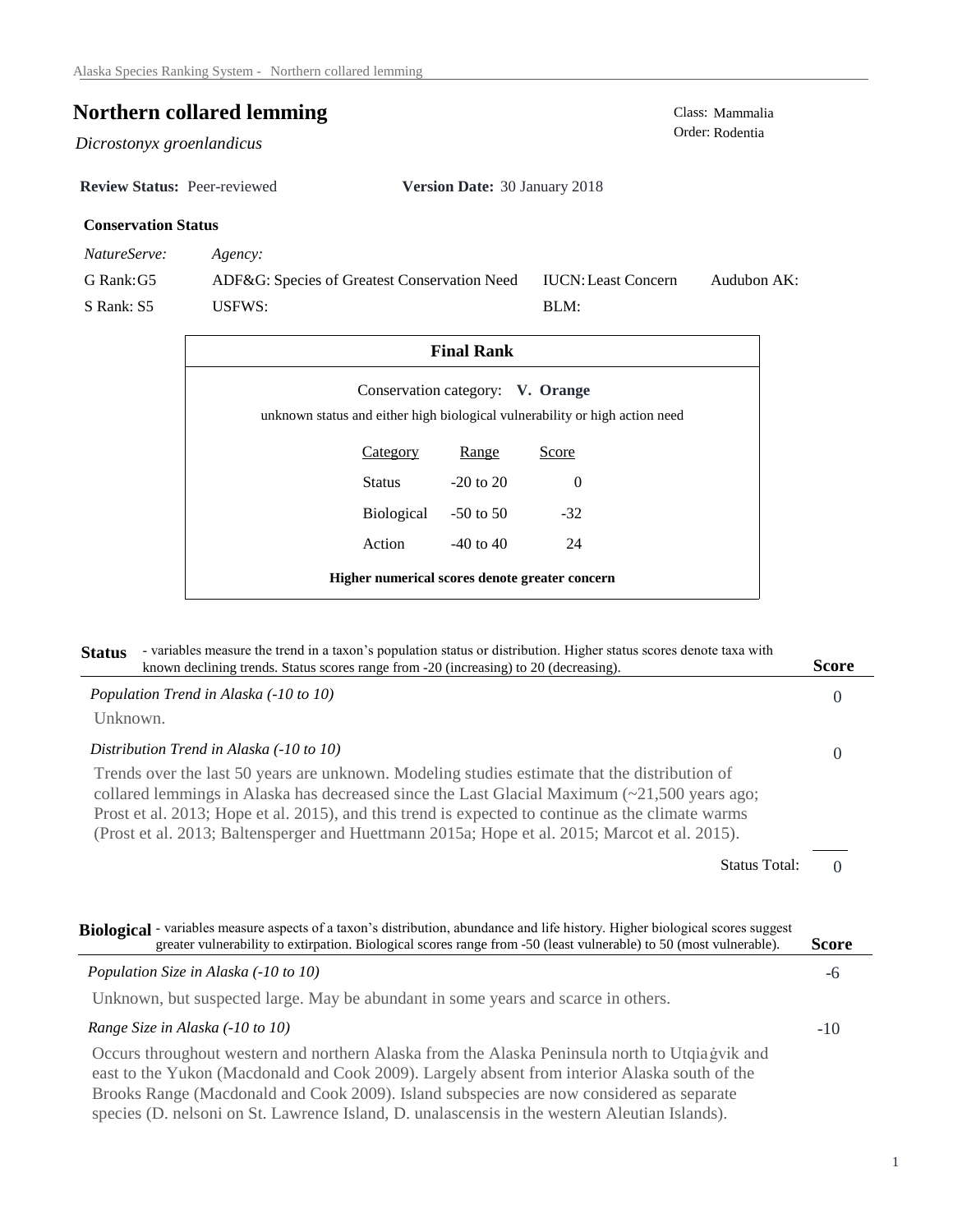| Estimated range size is >400,000 sq. km., based on range map from ACCS (2017a).                                                                                                                                                                                                                                                                                                                                                                                                                                                                                                                                                                                                                                                                                                                                                                                                    |                |
|------------------------------------------------------------------------------------------------------------------------------------------------------------------------------------------------------------------------------------------------------------------------------------------------------------------------------------------------------------------------------------------------------------------------------------------------------------------------------------------------------------------------------------------------------------------------------------------------------------------------------------------------------------------------------------------------------------------------------------------------------------------------------------------------------------------------------------------------------------------------------------|----------------|
| Population Concentration in Alaska (-10 to 10)                                                                                                                                                                                                                                                                                                                                                                                                                                                                                                                                                                                                                                                                                                                                                                                                                                     | $-10$          |
| Does not concentrate.                                                                                                                                                                                                                                                                                                                                                                                                                                                                                                                                                                                                                                                                                                                                                                                                                                                              |                |
| Reproductive Potential in Alaska                                                                                                                                                                                                                                                                                                                                                                                                                                                                                                                                                                                                                                                                                                                                                                                                                                                   |                |
| Age of First Reproduction (-5 to 5)                                                                                                                                                                                                                                                                                                                                                                                                                                                                                                                                                                                                                                                                                                                                                                                                                                                | $-5$           |
| Can reproduce within a few months of birth (8-12 weeks; Negus and Berger 1998).                                                                                                                                                                                                                                                                                                                                                                                                                                                                                                                                                                                                                                                                                                                                                                                                    |                |
| Number of Young (-5 to 5)                                                                                                                                                                                                                                                                                                                                                                                                                                                                                                                                                                                                                                                                                                                                                                                                                                                          | $-3$           |
| Litter size can range from 1 to 11, and females can have 2-3 litters per year (Krebs 1964; Brooks<br>and Banks 1973). Average litter sizes in the eastern Canadian Arctic was 5.5 and 5.7 (Fuller et al.<br>1975; Negus and Berger 1998).                                                                                                                                                                                                                                                                                                                                                                                                                                                                                                                                                                                                                                          |                |
| Ecological Specialization in Alaska                                                                                                                                                                                                                                                                                                                                                                                                                                                                                                                                                                                                                                                                                                                                                                                                                                                |                |
| Dietary $(-5 \text{ to } 5)$                                                                                                                                                                                                                                                                                                                                                                                                                                                                                                                                                                                                                                                                                                                                                                                                                                                       | $\mathbf{1}$   |
| Consumes mosses, herbaceous plants, and woody plants, but there is evidence of dietary<br>specialization (Batzli and Jung 1980; Batzli and Pitelka 1983; Bergman and Krebs 1993;<br>Baltensperger et al. 2015; Soininen et al. 2015). Salix and Dryas species in particular have<br>repeatedly been noted as important food items, often comprising >70% of their diet (Batzli and<br>Jung 1980; Rodgers and Lewis 1986a; Bergman and Krebs 1993; Soininen et al. 2015).                                                                                                                                                                                                                                                                                                                                                                                                           |                |
| Habitat $(-5 \text{ to } 5)$                                                                                                                                                                                                                                                                                                                                                                                                                                                                                                                                                                                                                                                                                                                                                                                                                                                       | $\mathbf{1}$   |
| At a broad scale, restricted to high-latitude, arctic regions. At smaller scales, D. groenlandicus is<br>traditionally considered to prefer dry, upland sites such as heath-shrub, tussock tundra, and rocky<br>or sandy ridges (Krebs 1964; Batzli and Jung 1980; Batzli et al. 1983; Rodgers and Lewis 1985;<br>Negus and Berger 1998). However, observed habitat preferences may vary depending on sex,<br>population density, and competition with brown lemmings (Rodgers and Lewis 1985; Morris et al.<br>2000). Northern collared lemmings have been observed in a variety of habitat types including wet,<br>lowland sites (e.g. sedge hummocks) and moist transitional zones (Rodgers and Lewis 1986; Krebs<br>et al. 1995). Although not well-studied, snow depth may be an important factor determining winter<br>habitat use (Duchesne et al. 2011; Reid et al. 2012). |                |
| <b>Biological Total:</b>                                                                                                                                                                                                                                                                                                                                                                                                                                                                                                                                                                                                                                                                                                                                                                                                                                                           | $-32$          |
| Action - variables measure current state of knowledge or extent of conservation efforts directed toward a given taxon.<br>Higher action scores denote greater information needs due of lack of knowledge or conservation action. Action<br>scores range from -40 (lower needs) to 40 (greater needs).                                                                                                                                                                                                                                                                                                                                                                                                                                                                                                                                                                              | <b>Score</b>   |
| Management Plans and Regulations in Alaska (-10 to 10)                                                                                                                                                                                                                                                                                                                                                                                                                                                                                                                                                                                                                                                                                                                                                                                                                             | 10             |
| Lemmings are considered unclassified game in Alaska with no closed season or bag limits (ADFG)<br>2018c).                                                                                                                                                                                                                                                                                                                                                                                                                                                                                                                                                                                                                                                                                                                                                                          |                |
| Knowledge of Distribution and Habitat in Alaska (-10 to 10)                                                                                                                                                                                                                                                                                                                                                                                                                                                                                                                                                                                                                                                                                                                                                                                                                        | $\overline{2}$ |
| Some knowledge of distribution in Alaska, but poorly documented in some regions e.g. southwestern<br>Alaska (Peirce and Peirce 2005). Habitat relationships have been studied in the northern part of its<br>range near Utqiagvik and Atqasuk (Batzli and Jung 1980; Batzli et al. 1983). Recent modelling<br>efforts predicted collared lemming distribution with moderate accuracy and provided insights into<br>important geographic-scale environmental variables (Baltensperger and Huettmann 2015a; Hope et<br>al. 2015).                                                                                                                                                                                                                                                                                                                                                    |                |
| Knowledge of Population Trends in Alaska (-10 to 10)                                                                                                                                                                                                                                                                                                                                                                                                                                                                                                                                                                                                                                                                                                                                                                                                                               | 10             |
|                                                                                                                                                                                                                                                                                                                                                                                                                                                                                                                                                                                                                                                                                                                                                                                                                                                                                    |                |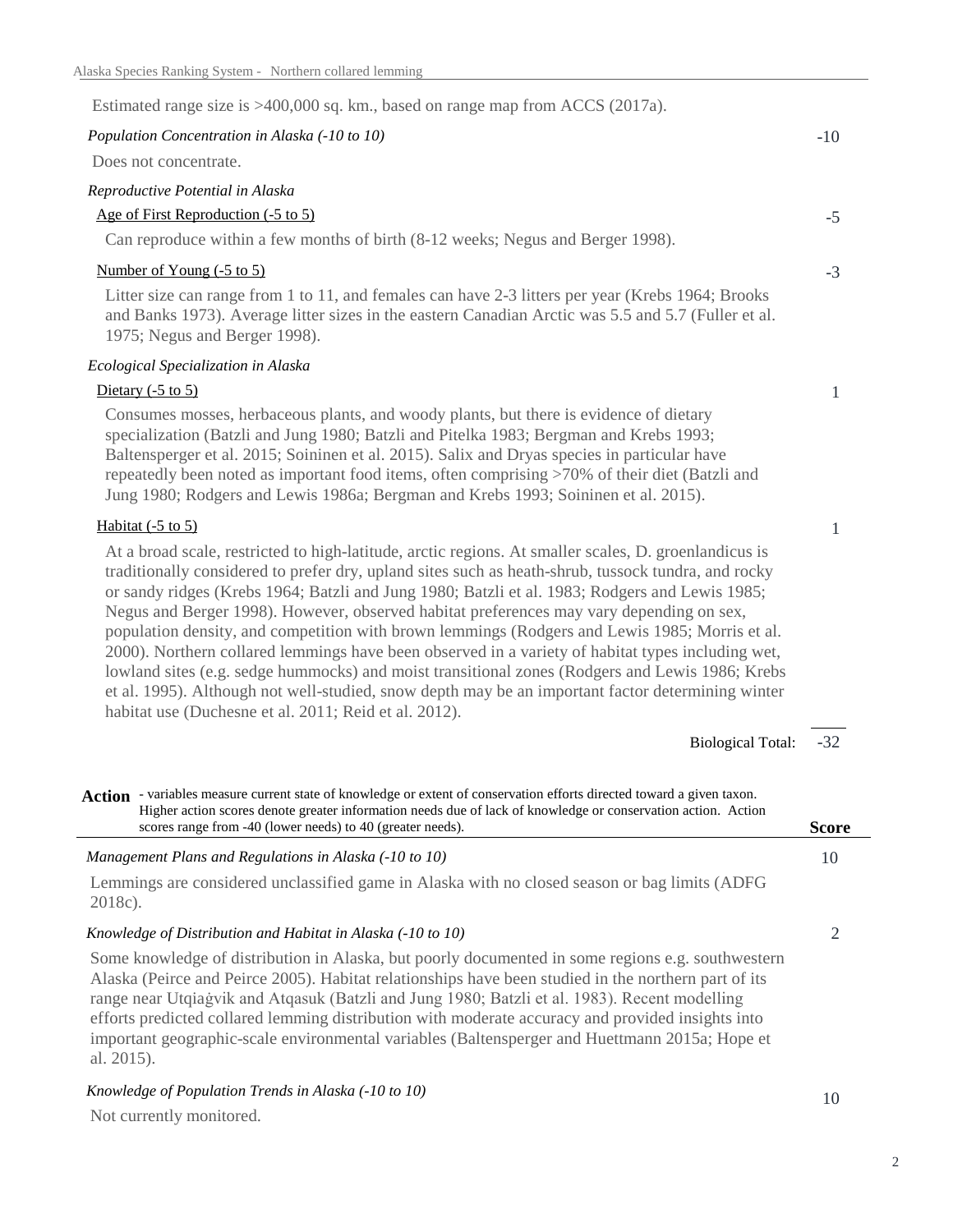## *Knowledge of Factors Limiting Populations in Alaska (-10 to 10)*

The factors limiting populations have been well-studied at the species level, though relatively few studies have been conducted in Alaska. Many populations fluctuate in abundance over several years, but fluctuations may be random rather than cyclical (Pitelka and Batzli 1993; Wilson et al. 1999; Predavec et al. 2001). Predation appears to be the strongest factor regulating both cyclic and noncyclic populations (Krebs et al. 1995; Reid et al. 1995; Wilson et al. 1999; Gilg 2002; Krebs 2011) and has been identified as the highest cause of mortality across all life stages (Krebs 1964; Krebs et al. 1995; Reid et al. 1995). Other limiting factors that have received less support include food and habitat availability (Krebs et al. 1995; Oksanen et al. 2008). Intraspecific interactions (e.g. infanticide) may be important but have not been well-studied (Krebs 2011).

A summary of major research gaps has been identified by Krebs (2011). Most notably, the winter ecology of collared lemmings remains poorly understood (Korpimäki et al. 2004; Krebs et al. 2011). Winter conditions may play a strong role in affecting survival of adults and juveniles (Reid and Krebs 1996; Reid et al. 2012). Deep snow provides thermoregulatory benefits and refuge from predators (Reid et al. 2012), and influences food availability (Krebs et al. 2011). Studies suggest that both cyclical and non-cyclical populations persist because winter breeding beneath the snow drives population recoveries (e.g. Stenseth and Ims 1993; Krebs et al. 1995; Reid and Krebs 1996; Millar 2001; Gruyer et al. 2010; Krebs et al. 2011).

Climate change carries implications for population persistence via changes in distribution, precipitation patterns, or increased interspecific competition as species' ranges shift (Kausrud et al. 2008; Oksanen et al. 2008; Krebs et al. 2011; Baltensperger and Huettmann 2015a). Several models predict a loss of suitable habitat in Alaska ranging from 6 to 37% by the end of this century (Baltensperger and Huettmann 2015a; Hope et al. 2015; Marcot et al. 2015), though high elevations in southern Alaska may provide new refuges (Baltensperger and Huettmann 2015a). Studies in Greenland suggest that climate change may have profound impacts on the stability of collared lemmings' population cycles by increasing the length of time between population cycles, decreasing maximum densities, and causing more chaotic population fluctuations (Schmidt et al. 2008; Gilg et al. 2009).

> 24 Action Total:

| profogical of management questions.       |
|-------------------------------------------|
| Not substantial                           |
| Year-round                                |
| Monotypic species                         |
| $>10\%$                                   |
| % Global Population in Alaska:<br>$<25\%$ |
| No                                        |
|                                           |

### Supplemental Information - variables do not receive numerical scores. Instead, they are used to sort taxa to answer specific biological or management questions.

#### **References**

Alaska Center for Conservation Science (ACCS). 2017a. Wildlife Data Portal. University of Alaska Anchorage. Available online: http://aknhp.uaa.alaska.edu/apps/wildlife

Alaska Department of Fish and Game (ADFG). 2020a. 2020-2021 Alaska hunting regulations. Alaska Department of Fish and Game. Juneau, AK, USA.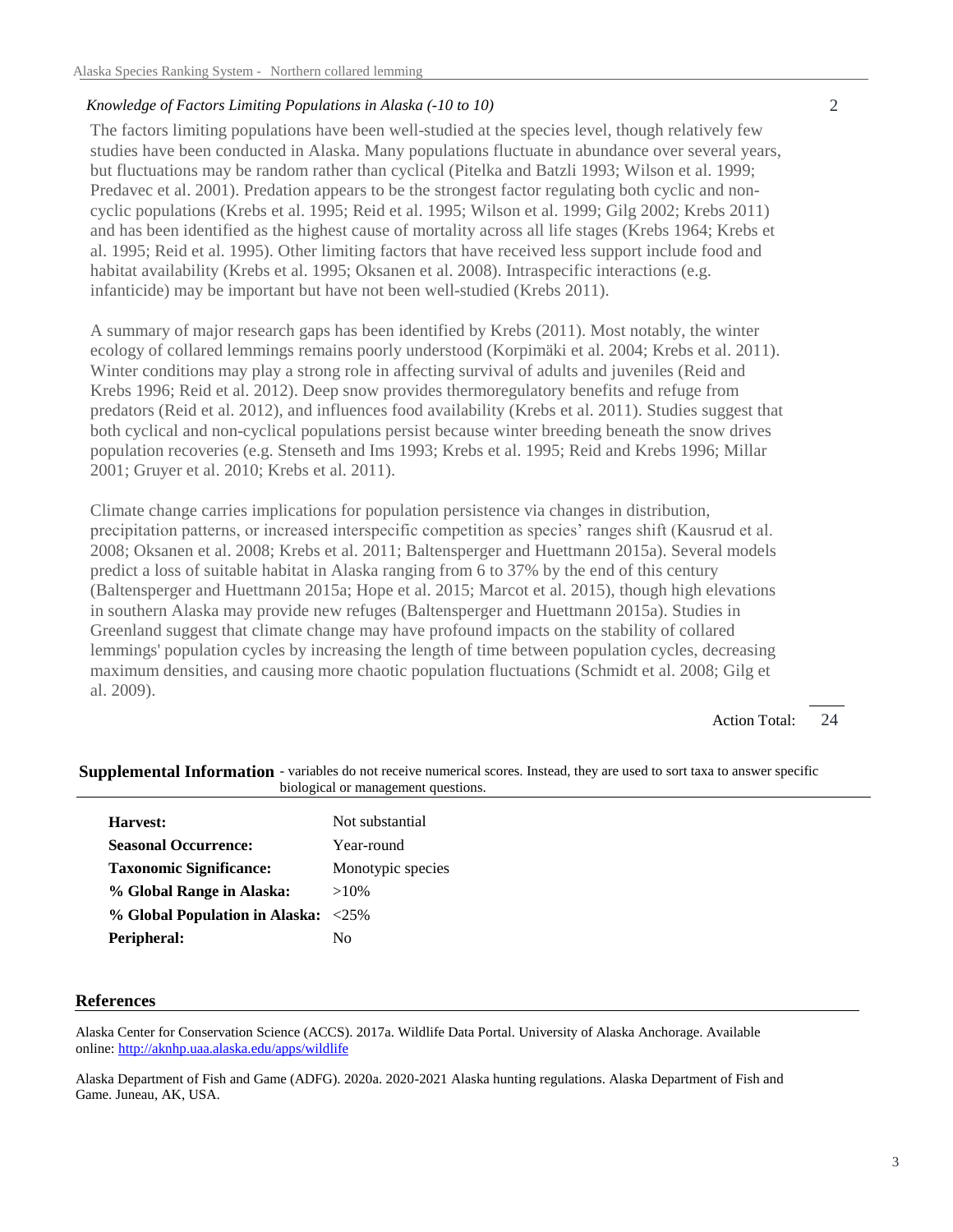Baltensperger, A. P., and F. Huettmann. 2015a. Predicted shifts in small mammal distributions and biodiversity in the altered future environment of Alaska: an open access data and machine learning perspective. PLoS ONE 10(7):e0132054. DOI: 10.1371/journal.pone.0132054

Baltensperger, A. P., F. Huettmann, J. C. Hagelin, and J. M. Welker. 2015. Quantifying trophic niche spaces of small mammals using stable isotopes ( $\delta$ 15 N and  $\delta$ 13 C) at two scales across Alaska. Canadian Journal of Zoology 93(7):579–588. DOI: 10.1139/cjz-2015-0025

Batzli, G. O., and H-J G. Jung. 1980. Nutritional ecology of microtine rodents: Resource utilization near Atkasook, Alaska. Arctic and Alpine Research 12(4):483-499. DOI: 10.2307/1550496

Batzli, G. O., and F. A. Pitelka. 1983. Nutritional ecology of microtine rodents: Food habits of lemmings near Barrow, Alaska. Journal of Mammalogy 64:648-655.

Batzli, G. O., F. A. Pitelka, and G. N. Cameron. 1983. Habitat use by lemmings near Barrow, Alaska. Holarctic Ecology 6:255-262.

Bergman, C. M., and C. J. Krebs. 1993. Diet overlap of collared lemmings and tundra voles at Pearce Point, Northwest Territories. Canadian Journal of Zoology 79(9):1703-1709. DOI: 10.1139/z93-24

Brooks, R. J., and E. M. Banks. 1973. Behavioural biology of the collared lemming [Dicrostonyx groenlandicus (Trail)]: an analysis of acoustic communication. Animal Behaviour Monographs 6(1):1-83.

Duchesne, D., G. Gauthier, and D. Berteaux. 2011. Habitat selection, reproduction and predation of wintering lemmings in the Arctic. Oecologia 167(4):967-980.

Fuller, W. A., A. M. Martell, R. F. C. Smith, and S. W. Speller. 1975. High-arctic lemmings, Dicrostonyx groenlandicus. II. Demography. Canadian Journal of Zoology 53(6):867-878. DOI: 10.1139/z75-100

Gilg, O. 2002. The summer decline of the collared lemming, Dicrostonyx groenlandicus, in High Arctic Greenland. Oikos 99(3):499-510. DOI: 10.1034/j.1600-0706.2002.11989.x

Gilg, O., B. Sittler, and I. Hanski. 2009. Climate change and cyclic predator–prey population dynamics in the high Arctic. Global Change Biology 15(11):2634–2652. DOI: 10.1111/j.1365-2486.2009.01927.x

Gruyer, N., G. Gauthier, and D. Berteaux. 2010. Demography of two lemming species on Bylot Island, Nunavut, Canada. Polar Biology 33(6):725-736. DOI: 10.1007/s00300-009-0746-7

Hope, A. G., E. Waltari, J. L. Malaney, D. C. Payer, J. A. Cook, and S. L. Talbot. 2015. Arctic biodiversity: increasing richness accompanies shrinking refugia for a cold-associated tundra fauna. Ecosphere 6(9):159. DOI: 10.1890/ES15-00104.1

Kausrud, K. L., A. Mysterud, H. Steen, J. O. Vik, E. Østbye, B. Cazelles, ..., and N. C. Stenseth. 2008. Linking climate change to lemming cycles. Nature 456(7218):93-97. DOI:10.1038/nature07442

Kerr, J. and L. Packer. 1998. The impact of climate change on mammal diversity in Canada. Environmental Monitoring and Assessment 49(2-3):263-270.

Korpimäki, E., P. R. Brown, J. Jacob, R. P. Pech. 2004. The puzzles of population cycles and outbreaks of small mammals solved? BioScience 54(12):1071–1079. DOI:10.1641/0006-3568(2004)054[1071:TPOPCA]2.0.CO;2

Krebs, C. J. 1964. The lemming cycle at Baker Lake, Northwest Territories, during 1959-62. Arctic Institute of North America Technical Paper No. 15, Calgary, AB, CAN.

Krebs, C. J. 2011. Of lemmings and snowshoe hares: the ecology of northern Canada. Proceedings of the Royal Society B 278(1705):481-489. DOI: 10.1098/rspb.2010.1992.

Krebs, C. J., R. Boonstra, and A. J. Kenney. 1995. Population dynamics of the collared lemming and the tundra vole at Pearce Point, Northwest Territories, Canada. Oecologia 103(4):481-489. DOI: 10.1007/BF00328687

Krebs, C. J., D. G. Reid, A. J. Kenney, and S. Gilbert. 2011. Fluctuations in lemming populations in north Yukon, Canada, 2007–2010. Canadian Journal of Zoology 89(4):297-306. DOI:10.1139/z11-004

MacDonald, S. O., and J. A. Cook. 2009. Recent mammals of Alaska. University of Alaska Press, Fairbanks, AK, USA.

Marcot, B. G., M. T. Jorgenson, J. P. Lawler, C. M. Handel, and A. R. DeGange. 2015. Projected changes in wildlife habitats in Arctic natural areas of northwest Alaska. Climate Change 130(2):145–154. DOI: 10.1007/s10584-015-1354-x